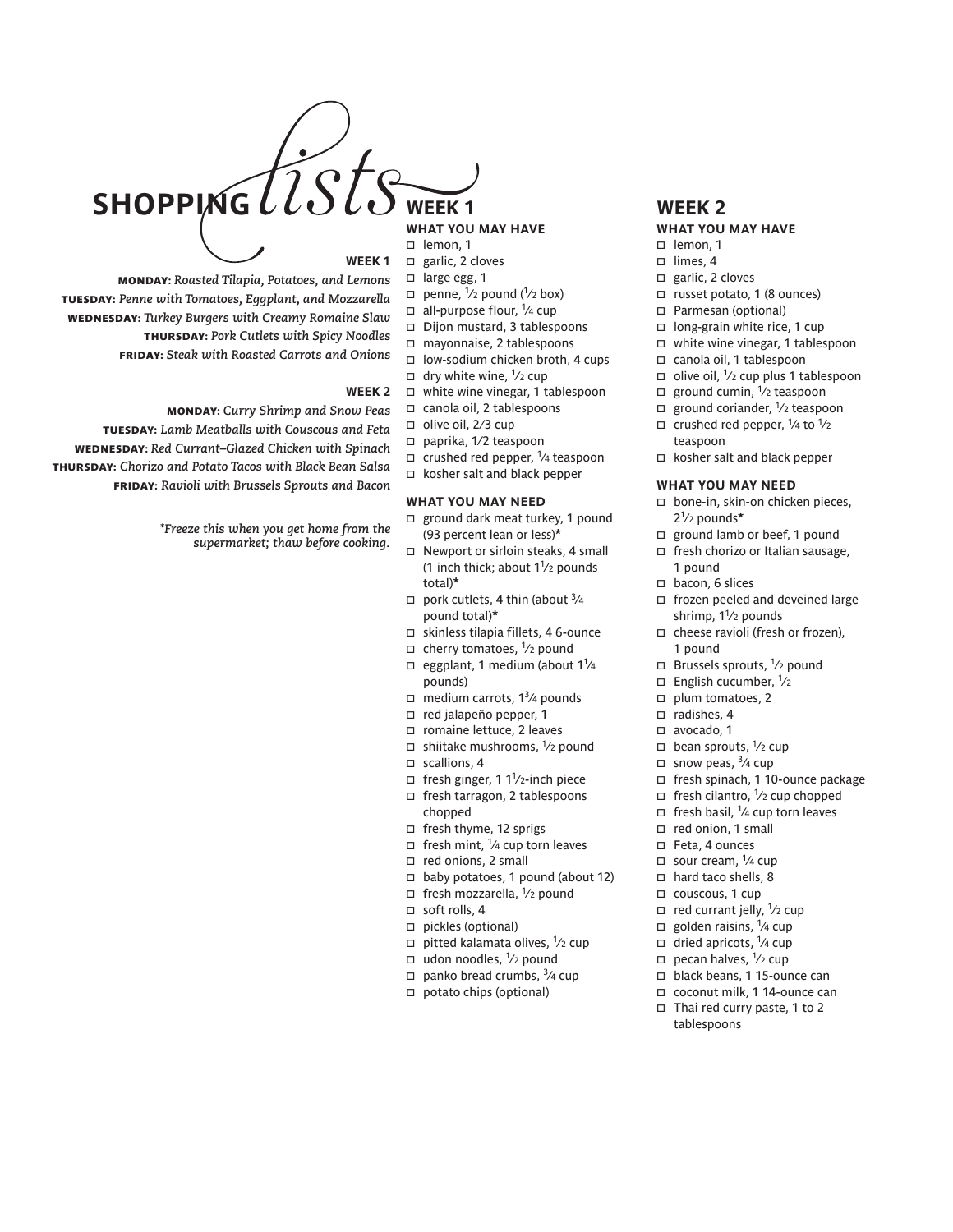

## **what you may have**

- 
- □ onions, 2 medium  $\Box$  garlic, 6 cloves
- whole milk, 2 cups
- unsalted butter, 6 tablespoons
- 
- $\Box$  large eggs, 6
- □ brown sugar, 2 tablespoons
- $\square$  low-sodium soy sauce, 2 tablespoons plus 1 teaspoon
- $\Box$  dry white wine,  $\frac{1}{2}$  cup
- balsamic vinegar, 2 tablespoons
- white wine vinegar, 2 teaspoons
- rice vinegar, 2 tablespoons
- canola oil, 1 tablespoon
- $\Box$  olive oil,  $\frac{1}{2}$  cup plus more for the dish
- paprika, 1 tablespoon
- □ kosher salt and black pepper

## **what you may need**

- □ bone-in, skin-on chicken thighs and drumsticks, 21 ⁄2 pounds
- ground beef, 1 pound**\***
- pork tenderloin, 1 11⁄4-pound**\***
- □ frozen peeled and deveined medium shrimp, 1 pound Kirby cucumbers, 2
- 
- $\neg$  bell pepper, 1
- □ Boston lettuce, 1 head
- $\Box$  baby arugula, 4 cups (about 3 ounces)
- $\Box$  mixed greens, 4 cups (about 3 ounces)
- □ button mushrooms, 1 8- to 10-ounce package
- $\Box$  celery, 1 stalk
- $\Box$  red apple, 1
- mango, 1
- $\Box$  fresh cilantro,  $\frac{1}{2}$  cup sprigs
- fresh dill, 2 tablespoons chopped
- fresh flat-leaf parsley,  $1<sup>1</sup>/4$  cup leaves
- $\Box$  fontina or Cheddar,  $\frac{1}{2}$  pound
- $\Box$  sour cream,  $\frac{1}{4}$  cup
- $\Box$  country bread, 1 pound
- wide egg noodles, 6 ounces
- green lentils, 1 cup
- white beans, 1 15-ounce can
- $\Box$  peeled whole tomatoes, 1 28-ounce can
- $\Box$  roasted peanuts,  $\frac{1}{4}$  cup
- □ hoisin sauce, 2 tablespoons
- □ Sriracha hot chili sauce, 1 teaspoon

## **what you may have**

- $\Box$  garlic, 8 cloves
- $\Box$  dry white wine,  $\frac{1}{2}$  cup white wine vinegar, 1 tablespoon
- red wine vinegar, 1 tablespoon
- plus 2 teaspoons  $\Box$  olive oil, 1<sup>1</sup>/4 cups
- 
- $\Box$  blackening or Cajun seasoning, 2 teaspoons
- □ kosher salt and black pepper

## **what you may need**

- □ boneless, skinless chicken breasts, 4 6-ounce**\***
- $\Box$  strip steaks, 2 (1 inch thick; 11⁄2 pounds total)**\***
- $\Box$  bone-in pork chops, 4 (1 inch thick; about  $2^{1/2}$  pounds total)
- skinless salmon fillets, 4 6-ounce
- □ grape tomatoes, 1 pint
- □ red bell pepper, 1
- $\Box$  watercress,  $\frac{1}{2}$  small bunch
- mixed greens, 4 cups (about 3 ounces)
- □ cauliflower, 1 small head (about  $1\frac{1}{2}$  pounds)
- $\Box$  collard greens, 1 bunch
- $\square$  scallions, 2
- fresh flat-leaf parsley, <sup>1</sup>/<sub>4</sub> cup chopped
- fresh thyme, 8 sprigs
- $\Box$  shallots, 3
- new potatoes, 1 pound (about 10)
- $\square$  sweet potato, 1 medium
- Gruyère, 6 ounces
- □ Brie, 4 ounces
- frozen pizza dough, 1 pound
- $\Box$  prepared horseradish, 2 tablespoons
- black-eyed peas, 1 15-ounce can
- □ instant polenta,  $\frac{3}{4}$  cup
- $\Box$  cornmeal (for the baking sheet)
- $\Box$  pitted green olives,  $\frac{1}{4}$  cup

## **Week 3**

Monday: *Chicken Paprikash* Tuesday: *Shrimp with White Beans and Toast*  Wednesday: *Asian Beef and Mango Salad* Thursday: *Mushroom and Herb Strata* Friday: *Balsamic-Glazed Pork with Lentils*

## **Week 4**

Monday: *Roasted Pork Chops with Polenta* Tuesday: *Salmon with Potato Salad* Wednesday: *Seared Steak with Cauliflower Puree* Thursday: *Sweet Potato and Brie Flat Bread* Friday: *Cajun Chicken with Collard Greens*

> *\*Freeze this when you get home from the supermarket; thaw before cooking.*